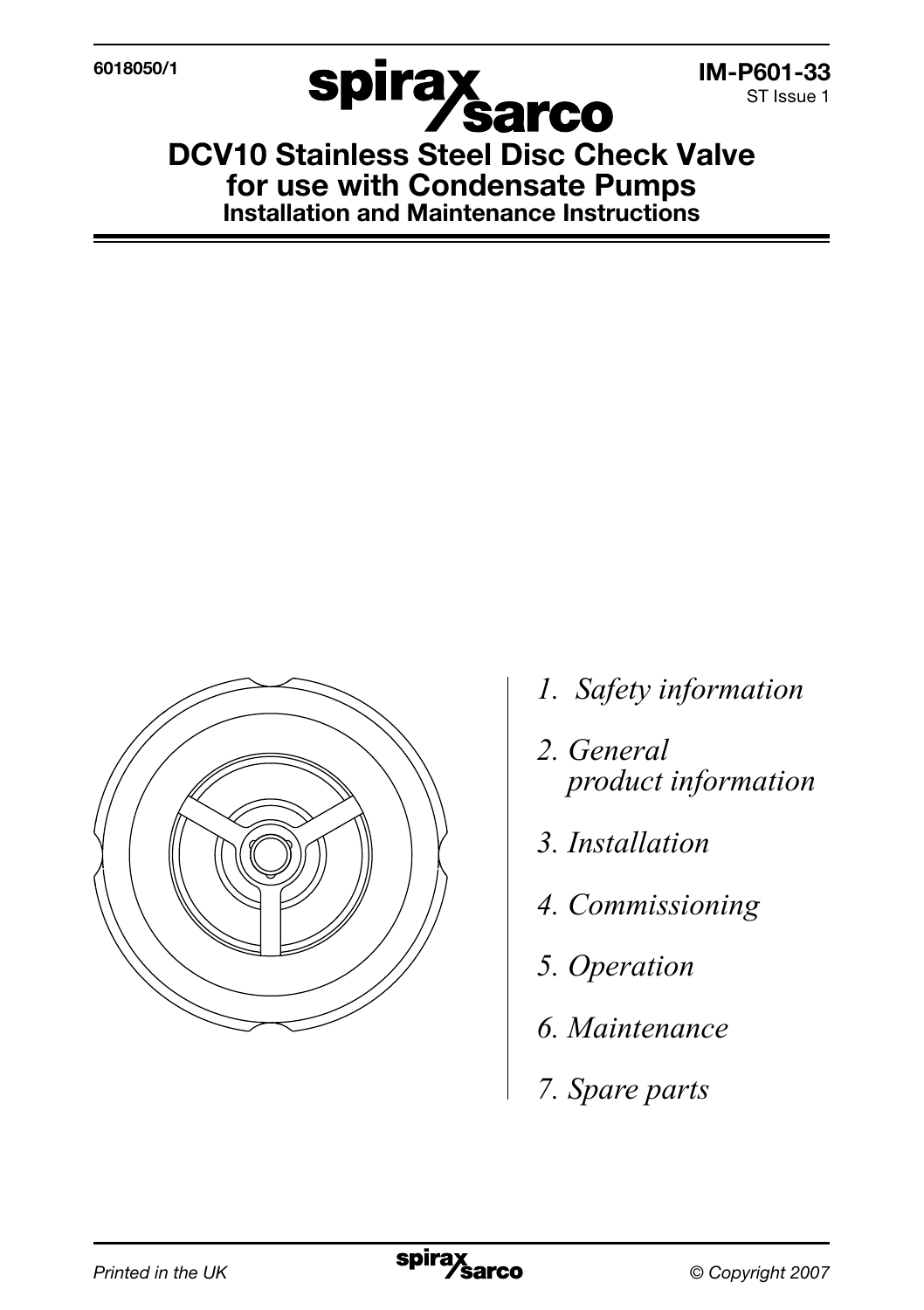# *1. Safety information*

Safe operation of this product can only be guaranteed if it is properly installed, commissioned, used and maintained by qualified personnel (see Section 1.11 ) in compliance with the operating instructions. General installation and safety instructions for pipeline and plant construction, as well as the proper use of tools and safety equipment must also be complied with.

### 1.1 Intended use

Referring to the Installation and Maintenance Instructions, product markings and Technical Information Sheet, check that the product is suitable for the intended use/application. The product listed below complies with the requirements of the European Pressure Equipment Directive 97/23/EC and carries the CC mark when so required. The product falls within the following Pressure Equipment Directive categories:

|                   | <b>Product</b> |                 | Group 2<br>Gases | Group 2<br>Liquids |
|-------------------|----------------|-----------------|------------------|--------------------|
| DCV <sub>10</sub> | <b>DN25</b>    | PN25 rated      | <b>SEP</b>       | <b>SEP</b>         |
|                   | <b>DN40</b>    | PN25 rated      | <b>SEP</b>       | <b>SEP</b>         |
|                   |                | Class 300 rated |                  | <b>SEP</b>         |
|                   | <b>DN50</b>    | PN25 rated      |                  | <b>SEP</b>         |
|                   | <b>DN80</b>    | PN25 rated      |                  | <b>SEP</b>         |

- i) The DCV10 has been specifically designed for use on steam, air or condensate/ water which are in Group 2 of the above mentioned Pressure Equipment Directive. The products' use on other fluids may be possible but, if this is contemplated, Spirax Sarco should be contacted to confirm the suitability of the product for the application being considered.
- ii) Check material suitability, pressure and temperature and their maximum and minimum values. If the maximum operating limits of the product are lower than those of the system in which it is being fitted, or if malfunction of the product could result in a dangerous overpressure or overtemperature occurrence, ensure a safety device is included in the system to prevent such over-limit situations.
- iii) Determine the correct installation situation and direction of fluid flow.
- iv) Spirax Sarco products are not intended to withstand external stresses that may be induced by any system to which they are fitted. It is the responsibility of the installer to consider these stresses and take adequate precautions to minimise them.

## 1.2 Access

Ensure safe access and if necessary a safe working platform (suitably guarded) before attempting to work on the product. Arrange suitable lifting gear if required.

## 1.3 Lighting

Ensure adequate lighting, particularly where detailed or intricate work is required.

#### 1.4 Hazardous liquids or gases in the pipeline

Consider what is in the pipeline or what may have been in the pipeline at some previous time. Consider: flammable materials, substances hazardous to health, extremes of temperature.

### 1.5 Hazardous environment around the product

Consider: explosion risk areas, lack of oxygen (e.g. tanks, pits), dangerous gases, extremes of temperature, hot surfaces, fire hazard (e.g. during welding), excessive noise, moving machinery.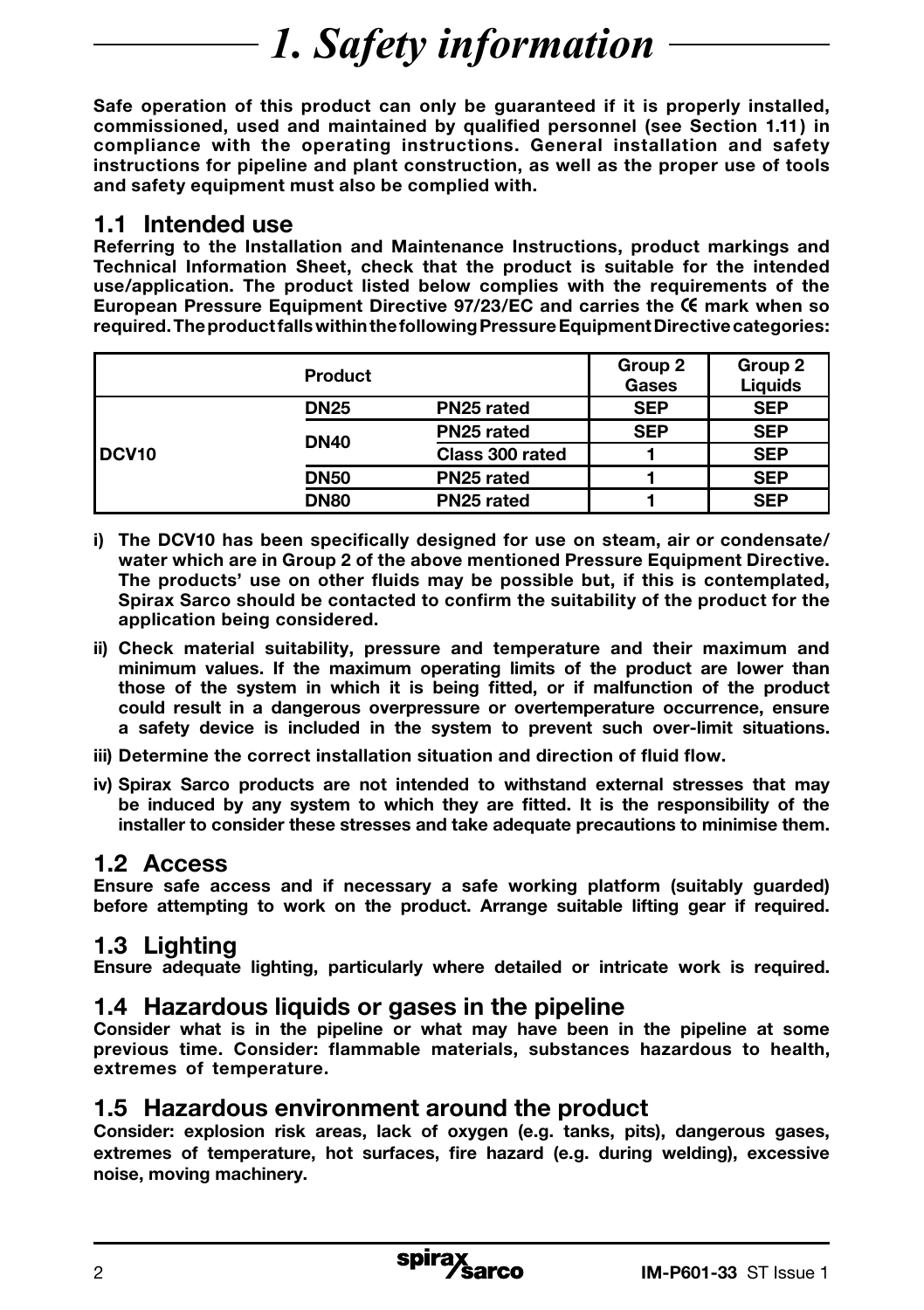# 1.6 The system

Consider the effect on the complete system of the work proposed. Will any proposed action (e.g. closing isolation valves, electrical isolation) put any other part of the system or any personnel at risk?

Dangers might include isolation of vents or protective devices or the rendering ineffective of controls or alarms. Ensure isolation valves are turned on and off in a gradual way to avoid system shocks.

### 1.7 Pressure systems

Ensure that any pressure is isolated and safely vented to atmospheric pressure. Consider double isolation (double block and bleed) and the locking or labelling of closed valves. Do not assume that the system has depressurised even when the pressure gauge indicates zero.

# 1.8 Temperature

Allow time for temperature to normalise after isolation to avoid the danger of burns. Valves fitted with the Fluoroelastomer (Fluorocarbon polymer FEPM (TFEP)) 'O' ring must not be subjected to tempuratures above 315°C (599°F). Above this temperature toxic fumes may be given off. Avoid inhalation of fumes or skin contact.

# 1.9 Tools and consumables

Before starting work ensure that you have suitable tools and /or consumables available. Use only genuine Spirax Sarco replacement parts.

## 1.10 Protective clothing

Consider whether you and /or others in the vicinity require any protective clothing to protect against the hazards of, for example, chemicals, high / low temperature, radiation, noise, falling objects, and dangers to eyes and face.

### 1.11 Permits to work

All work must be carried out or be supervised by a suitably competent person. Installation and operating personnel should be trained in the correct use of the product according to the Installation and Maintenance Instructions.

Where a formal 'permit to work' system is in force it must be complied with. Where there is no such system, it is recommended that a responsible person should know what work is going on and, where necessary, arrange to have an assistant whose primary responsibility is safety.

Post 'warning notices' if necessary.

## 1.12 Handling

Manual handling of large and/or heavy products may present a risk of injury. Lifting, pushing, pulling, carrying or supporting a load by bodily force can cause injury particularly to the back. You are advised to assess the risks taking into account the task, the individual, the load and the working environment and use the appropriate handling method depending on the circumstances of the work being done.

### 1.13 Residual hazards

In normal use the external surface of the product may be very hot. If used at the maximum permitted operating conditions the surface temperature of the product may reach temperatures in excess of 200°C (392°F).

Many products are not self-draining. Take due care when dismantling or removing the product from an installation (refer to 'Maintenance instructions').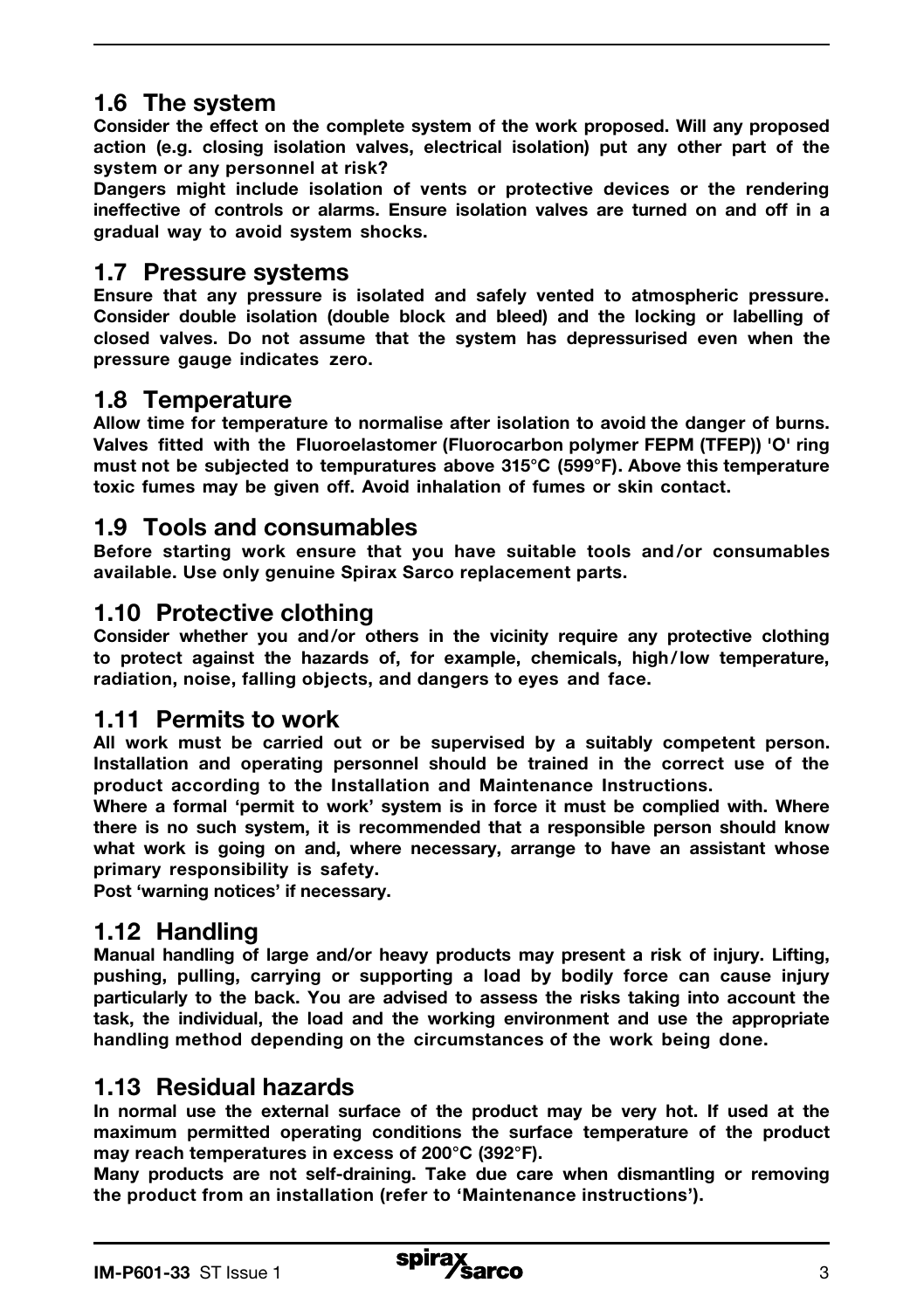# 1.14 Freezing

Provision must be made to protect products which are not self-draining against frost damage in environments where they may be exposed to temperatures below freezing point.

## 1.15 Disposal

Unless otherwise stated in the Installation and Maintenance Instructions, this product is recyclable and no ecological hazard is anticipated with its disposal providing due care is taken. However, special care must be taken to avoid potential health hazards associated with decomposition/burning of the fluorocarbon polymer FEPM (TFEP) 'O' ring:

### Fluoroelastomer (Fluorocarbon polymer FEPM (TFEP)):

- Can be landfilled, when in compliance with National and Local regulations.
- Burning is not recommended, unless conducted by an approved / licenced incineration agency.
- Is insoluble in aqueous media.

# 1.16 Returning products

Customers and stockists are reminded that under EC Health, Safety and Environment Law, when returning products to Spirax Sarco they must provide information on any hazards and the precautions to be taken due to contamination residues or mechanical damage which may present a health, safety or environmental risk. This information must be provided in writing including Health and Safety data sheets relating to any substances identified as hazardous or potentially hazardous.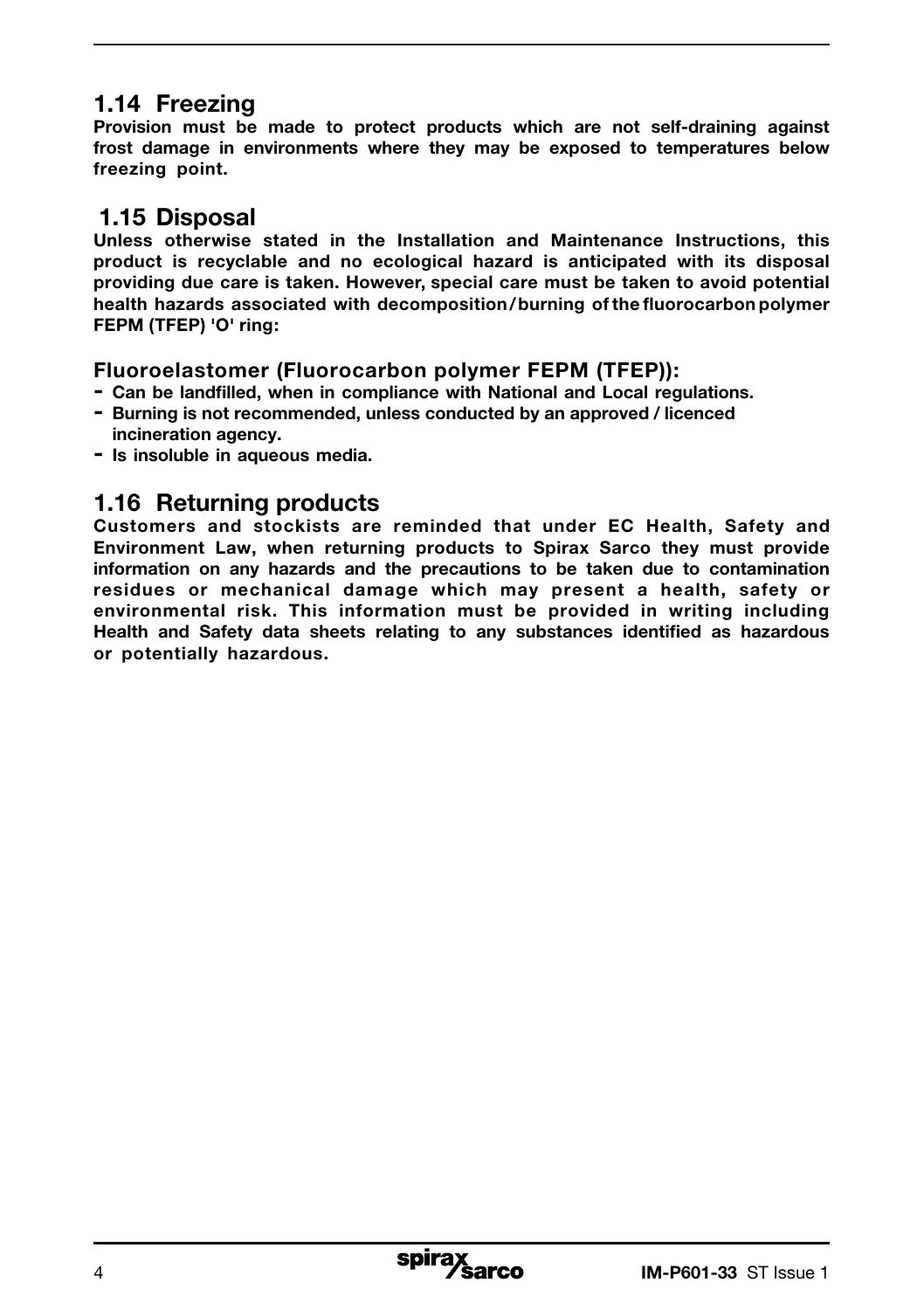# *2. General product information*

# 2.1 General description

The DCV10 disc check valve has been designed specifically for use with Spirax Sarco's MFP14 and APT14HC mechanical and automatic pump-traps. The check valve ensures the correct flow of condensate and other suitable fluids through these condensate pumps and also prevents reverse flow.

#### **Standards**

The DCV10 is designed in accordance with BS EN 14341:2006.

This product fully complies with the requirements of the European Pressure Equipment Directive 97/23/EC.

#### Shut-off

Shut-off conforms to EN 12266-1:2003 Rate F.

#### Certification

This product is available with certification to EN 10204 3.1. Note: All certification / inspection requirements must be stated at the time of order placement.

Note: For additional product data see Technical Information Sheet TI-P601-32.



#### Fig. 1 DCV10

## 2.2 Sizes and pipe connections

The PN25 design is available in sizes DN25, DN40, DN50 and DN80 to fit between EN 1092 PN16 and JIS/KS 10K flanges.

Please note: The Class 300 design is available in size DN40 only to fit between ASME B 16.5 (ANSI) Class 150 and Class 300 flanges.

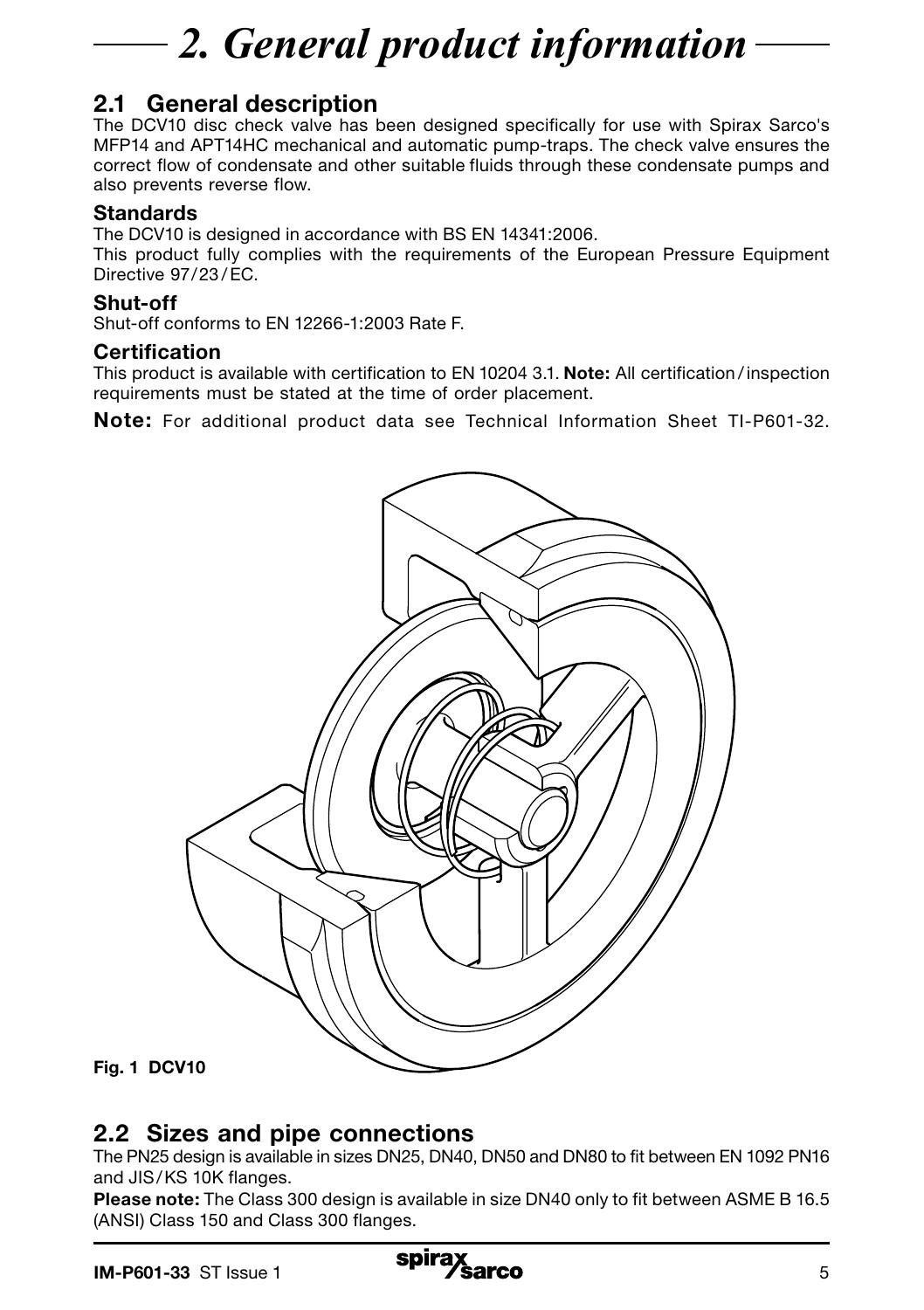# 2.3 Pressure/temperature limits

# **PN25**



Class 300



The product must not be used in this region.

A - B For fitting between Class 150 and Class 300 flanges.

A - C For fitting between EN 1092 PN16 and JIS/KS 10K flanges.

|                                                            | Body design condition                            |             |                                     | PN25 or Class 300                                     |
|------------------------------------------------------------|--------------------------------------------------|-------------|-------------------------------------|-------------------------------------------------------|
| <b>PMA</b>                                                 | Maximum allowable pressure                       | <b>PN25</b> | 25 bar q $@0^{\circ}$ C             | (362 psi g @ 32°F)                                    |
|                                                            |                                                  | Class 300   | 49.6 bar q @ 0°C                    | $(719 \text{ psi } q \text{ @ } 32^{\circ} \text{F})$ |
| <b>TMA</b>                                                 | Maximum allowable temperature                    | <b>PN25</b> | 200°C @ 17.2 bar g                  | (392°F @ 249 psi q)                                   |
|                                                            |                                                  | Class 300   | 200°C @ 34.5 bar q                  | (392°F @ 500 psi q)                                   |
|                                                            | $-10^{\circ}$ C<br>Minimum allowable temperature |             | $(14^{\circ}F)$                     |                                                       |
| <b>PMO</b>                                                 |                                                  | <b>PN25</b> | 25 bar q @ 0°C                      | $(362 \text{ psi } q \text{ @ } 32^{\circ} \text{F})$ |
|                                                            | Maximum operating pressure                       | Class 300   | 49.6 bar q @ 0°C                    | (719 psi g @ 32°F)                                    |
| TMO                                                        | Maximum operating temperature                    | <b>PN25</b> | 200°C @ 17.2 bar g                  | (392°F @ 249 psi g)                                   |
|                                                            |                                                  | Class 300   | 200°C @ 34.5 bar q                  | (392°F @ 500 psi g)                                   |
|                                                            | <b>Temperature limits</b>                        |             | $-10^{\circ}$ C to $+200^{\circ}$ C | (14°F to 392°F)                                       |
|                                                            | Minimum operating temperature                    |             | -10°C                               | $(14^{\circ}F)$                                       |
| Designed for a maximum<br>cold hydraulic test pressure of: |                                                  | <b>PN25</b> | 37.5 bar g                          | (544 psi g)                                           |
|                                                            |                                                  | Class 300   | 74.4 bar g                          | (1079 psi g)                                          |
|                                                            |                                                  |             |                                     |                                                       |

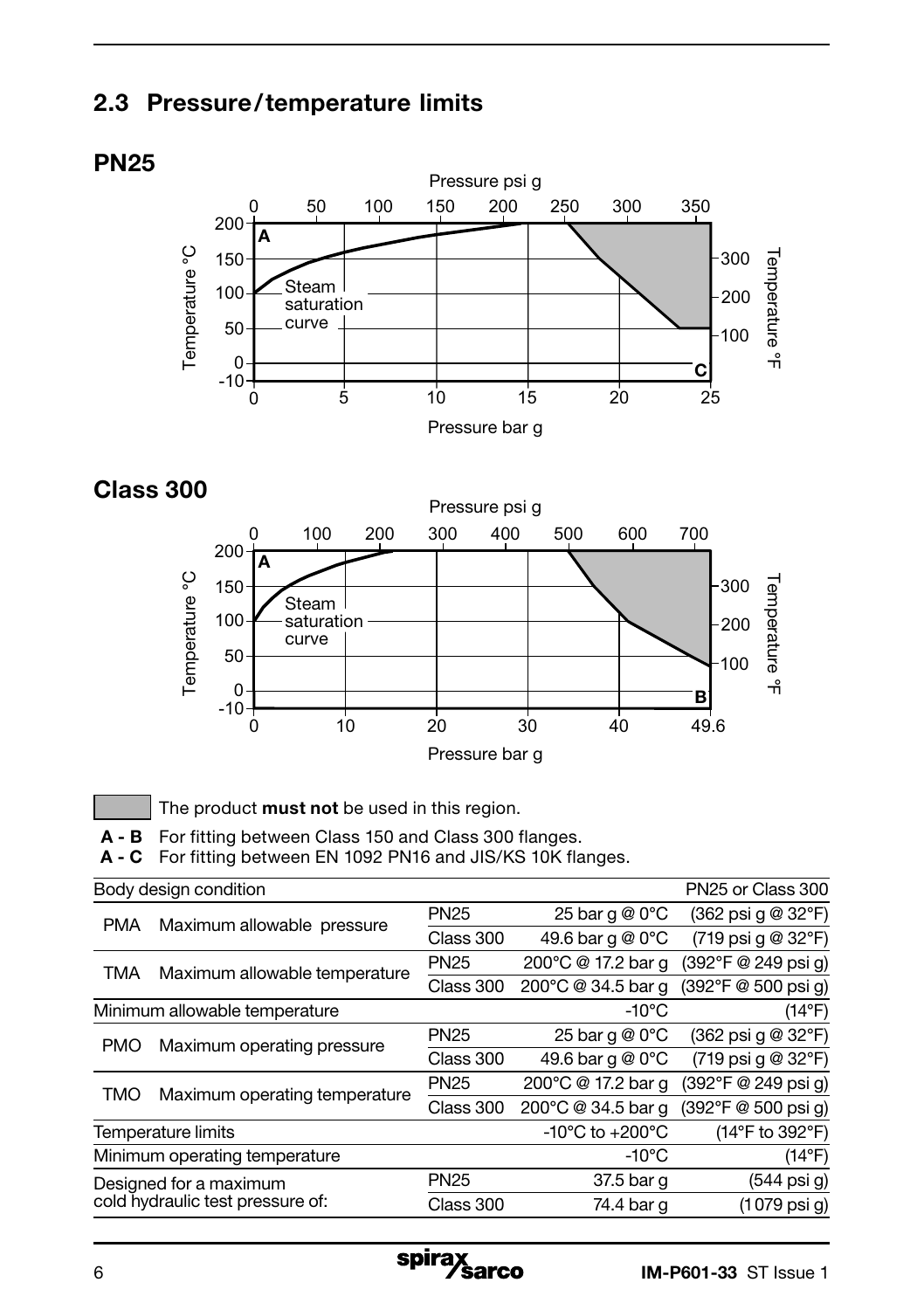# *3. Installation*

#### Note: Before actioning any installation observe the 'Safety information' in Section 1.

Referring to the Installation and Maintenance Instructions, product markings and Technical Information Sheet, check that the product is suitable for the intended installation:

- **3.1** Check materials, pressure and temperature and their maximum values. If the maximum operating limit of the product is lower than that of the system in which it is being fitted, ensure that a safety device is included in the system to prevent overpressurisation.
- 3.2 Determine the correct installation situation and the direction of fluid flow.
- 3.3 Disc check valves simply fit between two pipe flanges (see Figure 2). Standard gaskets are used either side of the valve together with longer bolts or studs. Note: Fanges, bolts (or studs), nuts and joint gaskets are to be provided by the installer. Normal sensible flange bolting practice should be followed e.g. torque tightening the bolts in opposite sequence.
- **3.4** The DCV10 must be installed close coupled to the pump. It can be fitted in either a horizontal or vertical line in accordance with the direction of flow arrow on the body. Note: Flanges, bolts (or studs), nuts and gaskets to be supplied by the installer.



# *4. Commissioning*

After installation or maintenance ensure that the system is fully functional. Carry out tests on any alarms or protective devices.